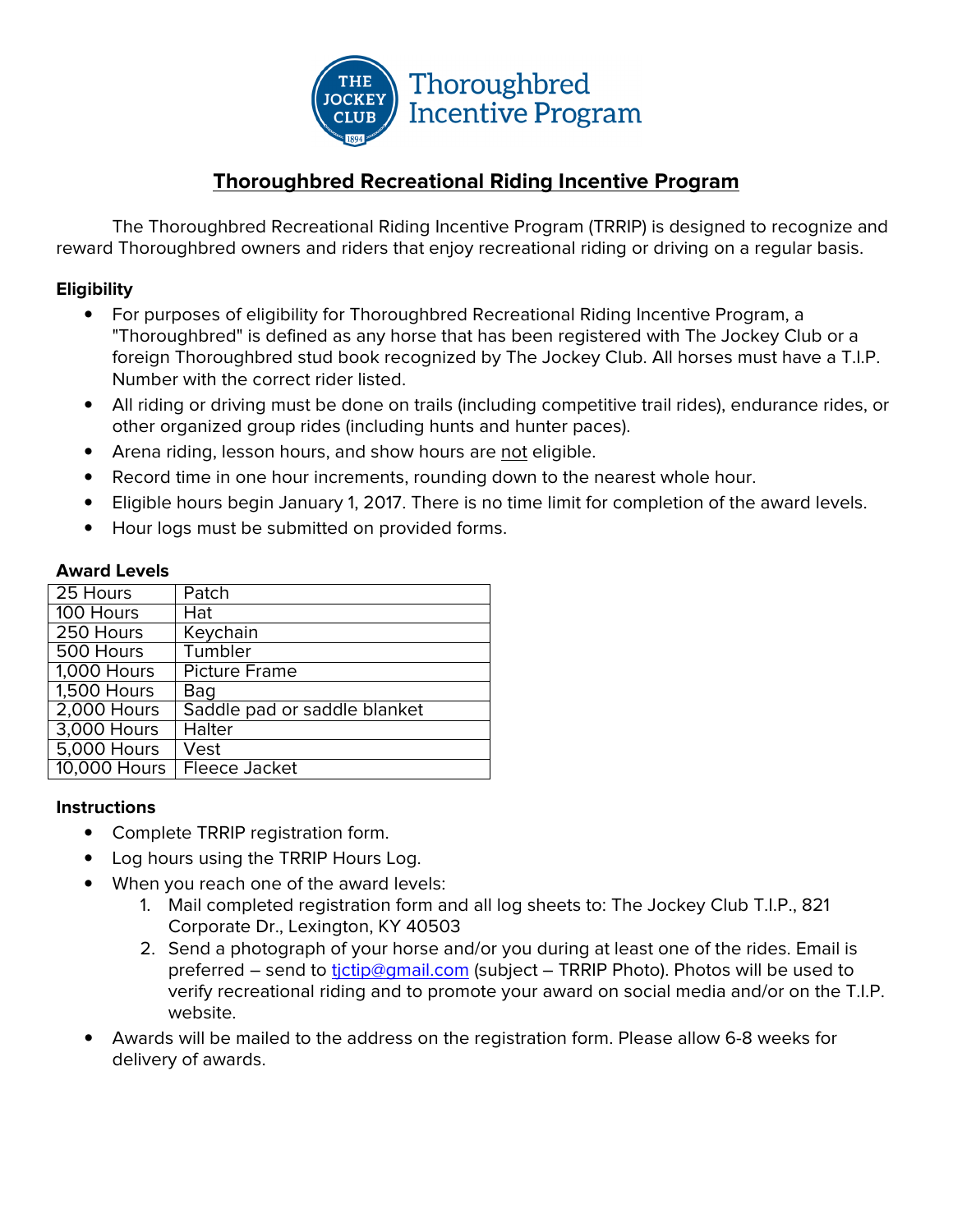

# **Recreational Riding Program Registration Form**

Submit with all log forms.

| Thoroughbred's<br>Name   | TJC Registered Name: 1980 1991 1992 1994<br>Nickname / Current Name: Mannell Allen Manual Allen Manual Allen Manual Allen Manual Allen Manual Allen Manual |
|--------------------------|------------------------------------------------------------------------------------------------------------------------------------------------------------|
| T.I.P. Number            | See www.tjctip.com to obtain a T.I.P. Number                                                                                                               |
| <b>Rider Name</b>        |                                                                                                                                                            |
| Relationship to<br>Horse |                                                                                                                                                            |
| Phone                    |                                                                                                                                                            |
| Address                  |                                                                                                                                                            |
| City, State, Zip         |                                                                                                                                                            |
| Email                    |                                                                                                                                                            |

By my signature below, I certify that the information contained in this application and in any trail hour logs accompanying the application are accurate and complete to the best of my knowledge. I give permission for The Jockey Club to publish information about the Thoroughbred that is the subject of this form, including but not limited to, levels achieved and all photographs submitted by me, in connection with the awards.

Signature:\_\_\_\_\_\_\_\_\_\_\_\_\_\_\_\_\_\_\_\_\_\_\_\_\_\_\_\_\_\_\_\_\_\_\_\_\_\_\_\_\_ Dated:\_\_\_\_\_\_\_\_\_\_\_\_\_\_\_\_\_\_ Parent's Signature (if applicant is under 18 years of age):\_\_\_\_\_\_\_\_\_\_\_\_\_\_\_\_\_\_\_\_\_\_\_\_\_\_\_\_\_\_ Applying for (check applicable award level and provide requested information, if applicable): \_\_\_\_25 Hours \_\_\_\_100 Hours \_\_\_\_250 Hours \_\_\_\_500 Hours \_\_\_\_1000 Hours \_1500 Hours \_\_\_\_\_2000 Hours (\_\_\_Saddle Pad OR \_\_\_Saddle Blanket) \_\_\_\_\_3000 Hours \_\_\_\_5000 Hours (Vest Size:\_\_\_\_\_) \_\_\_\_10,000 Hours (Jacket Size:\_\_\_\_\_)